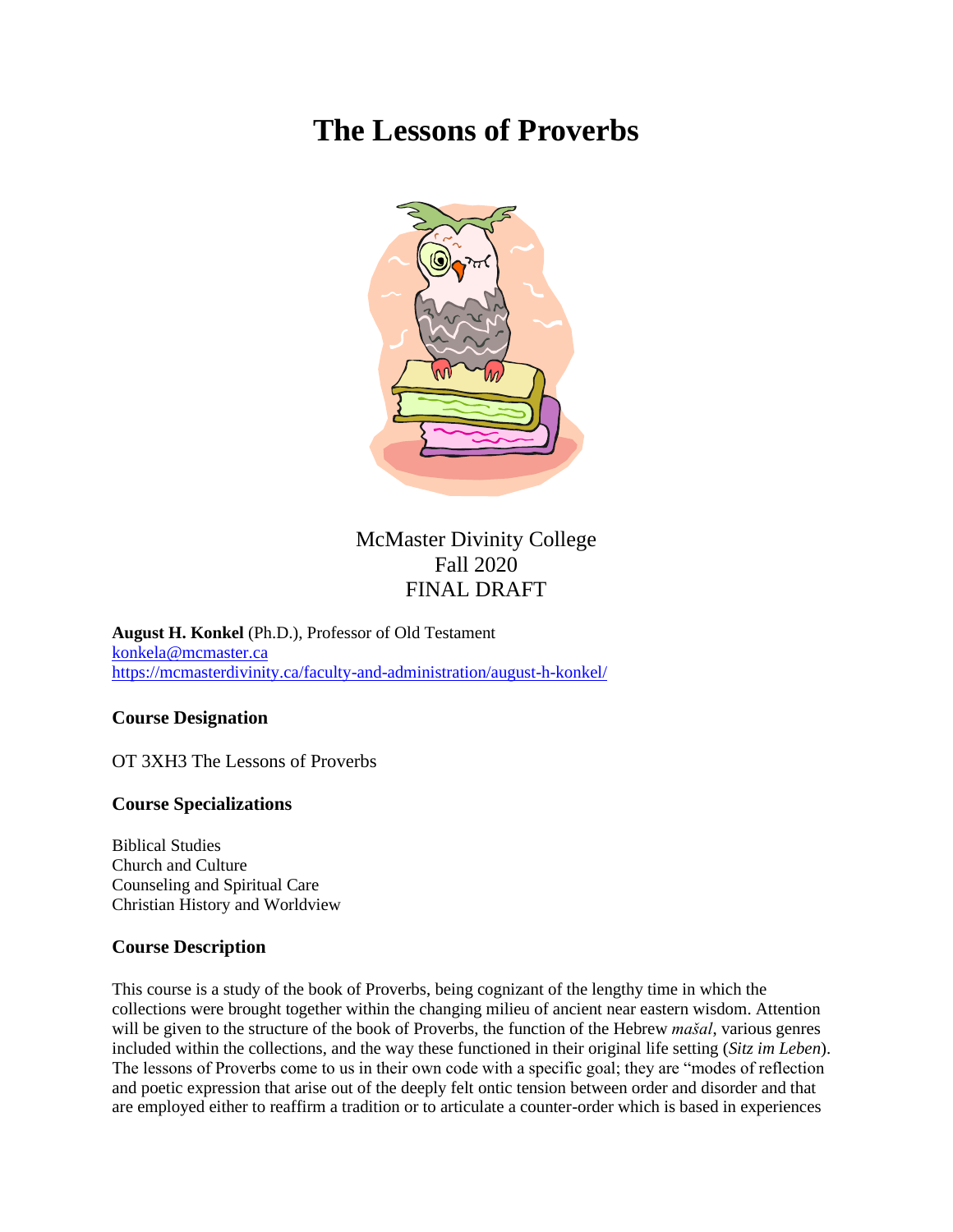not validated by the tradition" (Williams 1981, 89). Participants in this course will come to better understand the genre of *maśkîl* and the reason for considerable differences in translation, especially in particular proverbs. They will learn the technique of making the wisdom of Proverbs relevant to specific situations.

## **Course Objectives**

## *Knowing*

- The student will come to know the content, literary structure, and development of the Book of Proverbs within the context of Ancient Near Eastern Wisdom.
- The student will understand cultural context and rhetorical effect in using proverbs.
- The student will learn how the Book of Proverbs assumes covenant values and applies its theology to life issues.

## *Being*

- The student will be wise in knowing how to live according to covenant values.
- The student will be an example in using proverbs constructively to understand circumstances.
- The student will mature in "the ability to cope" (Alexander W. Kenworthy, 1974).

## *Doing*

- Students will interpret and apply the wisdom of proverbs in all daily life.
- Students will "answer" and "not answer" fools according to their folly (Prov. 26:4–5).
- Students will teach others to use proverbs in counseling.
- Students will use proverbs to better understand their own culture.

## **Course Schedule**

This course is offered in hybrid format, meaning there will be two days of on campus in class interaction. The dates assigned for this course are Tuesday afternoon, **October 27, 1:30 p.m. – 5:30 p.m. and Wednesday October 28 all day from 9:00 a.m. – 5:00 p.m.**

Online synchronous sessions will be held **Sept. 15, 29, Oct. 13, Nov. 10, and Dec. 1 from 11:00 a.m. to 12:50 p.m.** All sessions will be recorded and available immediately following these dates. Students unable to attend during these times must listen to the recording posted in Avenue to Learn.

## **Course Topics**

- 1. Structure, Content, and Development of the Composition of Proverbs
- 2. Proverbs in the Wisdom of the Old Testament and its World
- 3. Proverbs for Instruction (Proverbs 1–9)
- 4. The Call of Lady Wisdom to Chastity (sexual and spiritual)
- 5. Wisdom as the Craftsman of Creation (8:1–36)
- 6. Proverbs of Solomon [*šlmh*: *š*=300+*l*=30+*m*=40+*h*=5, 375 proverbs] (10:1–22:16)
- 7. Proverbs on the Wise and the Foolish, Righteous and the Wicked (Antithetic)
- 8. Proverbs on Speech, Wealth, Family, and Community (Synthetic)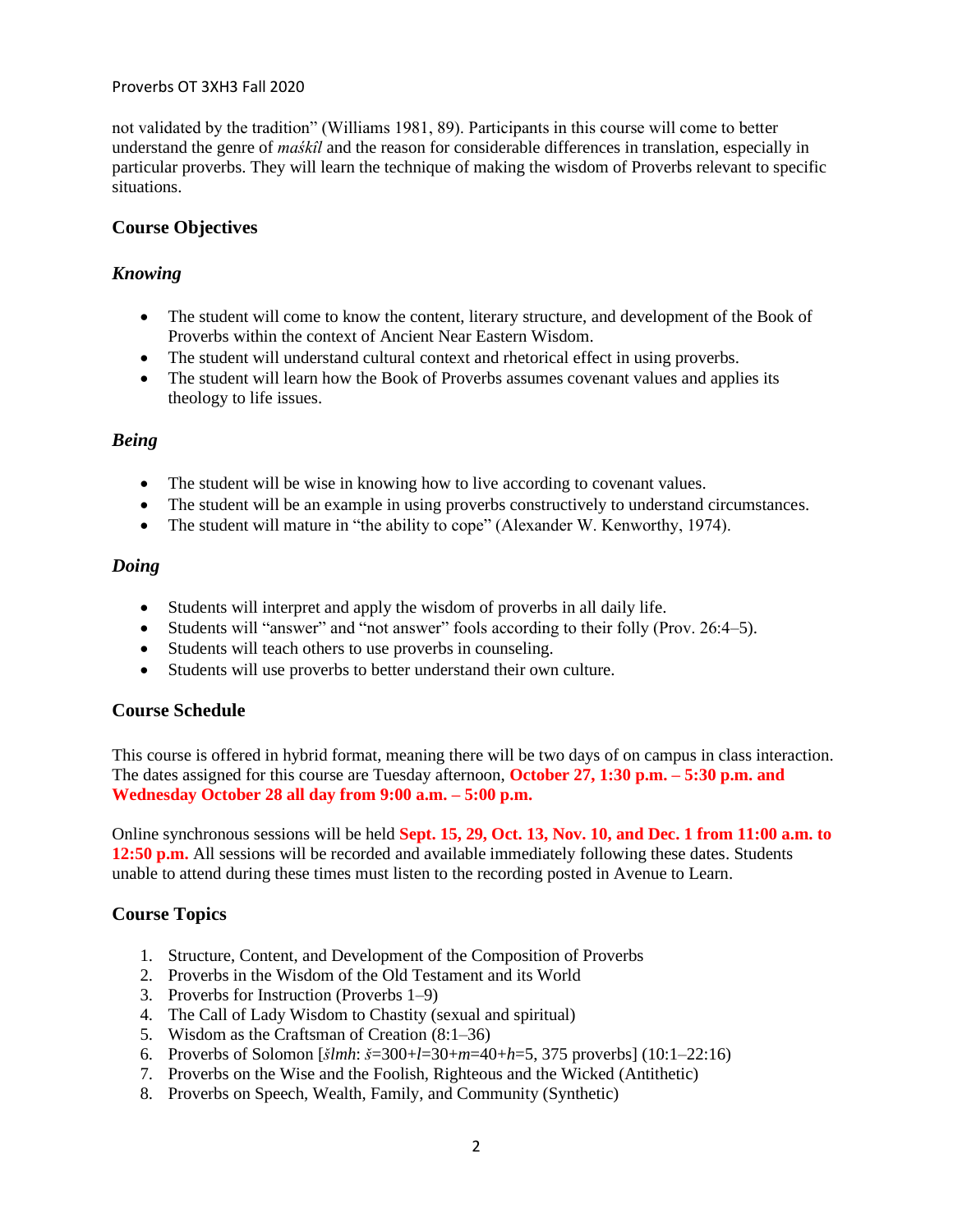- 9. Thirty Sayings and Sayings of the Wise (22:17–24:34)
- 10. Preparing Youth (Prov. 1:1–6) for Lifelong Wisdom (Prov. 22:6)
- 11. Proverbs Collected under the Supervision of Hezekiah (25:1–29:27)
- 12. Sayings of Agur (numerical proverbs) and Lemuel (30:1–31:9)
- 13. Song of Valiant Woman Wisdom (31:10–31)

Course resources and requirements are accessible to all students in Avenue to Learn.

## **Course Texts**

Tremper Longman III, *The Fear of the Lord is Wisdom: A Theological Introduction to Wisdom in Israel*, Grand Rapids, Baker, 2017.

Roland E. Murphy, *Proverbs,* Word Biblical Commentary 22, Nashville, TN, Thomas Nelson Publishers, 1998.

## *Textbook Purchase*

Read On Bookstore 5 International Blvd Etobicoke, Ontario. M9A 3C3

Bookstore Phone: 416 620 2934 **Cell to text orders:** 416 668 3434 **Email for orders** [books@readon.ca](mailto:books@readon.ca)

The new Hurlburt Family Bookstore is located beside the Chapel entrance, opposite Cullen Hall. It will be opening September 8th **by appointment only** due to new Covid19 safety measures.

## **Course Assignments and Grading**

1. Online lectures and discussion questions (20%)

There will be **five** online synchronous lectures held on Tuesdays from 11:00 a.m. to 12:50 p.m. These will be scheduled for **Sept. 15, 29, Oct. 13, Nov. 10, and Dec. 1**. All of these will be recorded, those not able to attend during the synchronous sessions must substitute the recording. Discussion questions will be posted for each of the online sessions in Avenue to Learn. Each session will appear as a separate forum. Topics for each forum will be posted, students may request topics they would like added to the forum. Students must respond to at least one topic and are encouraged to respond to the comments (threads) initiated by other students. **Discussions will be graded on postings done within two weeks of each session (Sept. 29, Oct. 13, Oct. 27, Nov. 24, and Dec. 11).**

2. Proverbs in the world of wisdom (30%)

Proverbs may appear spontaneously, as when David counters Saul with "Wickedness proceeds from the wicked" (1 Sam 24:14b). But proverbs are part of a broad category of writing known as wisdom. Proverbs appear frequently in other wisdom writings such as Job: "An empty head can be taught as a wild donkey man may be reborn" (11:12). Using the introduction by Longman, explain what we know of the teaching and function of wisdom in ancient Israel. Identify and compare wisdom writings found in the Old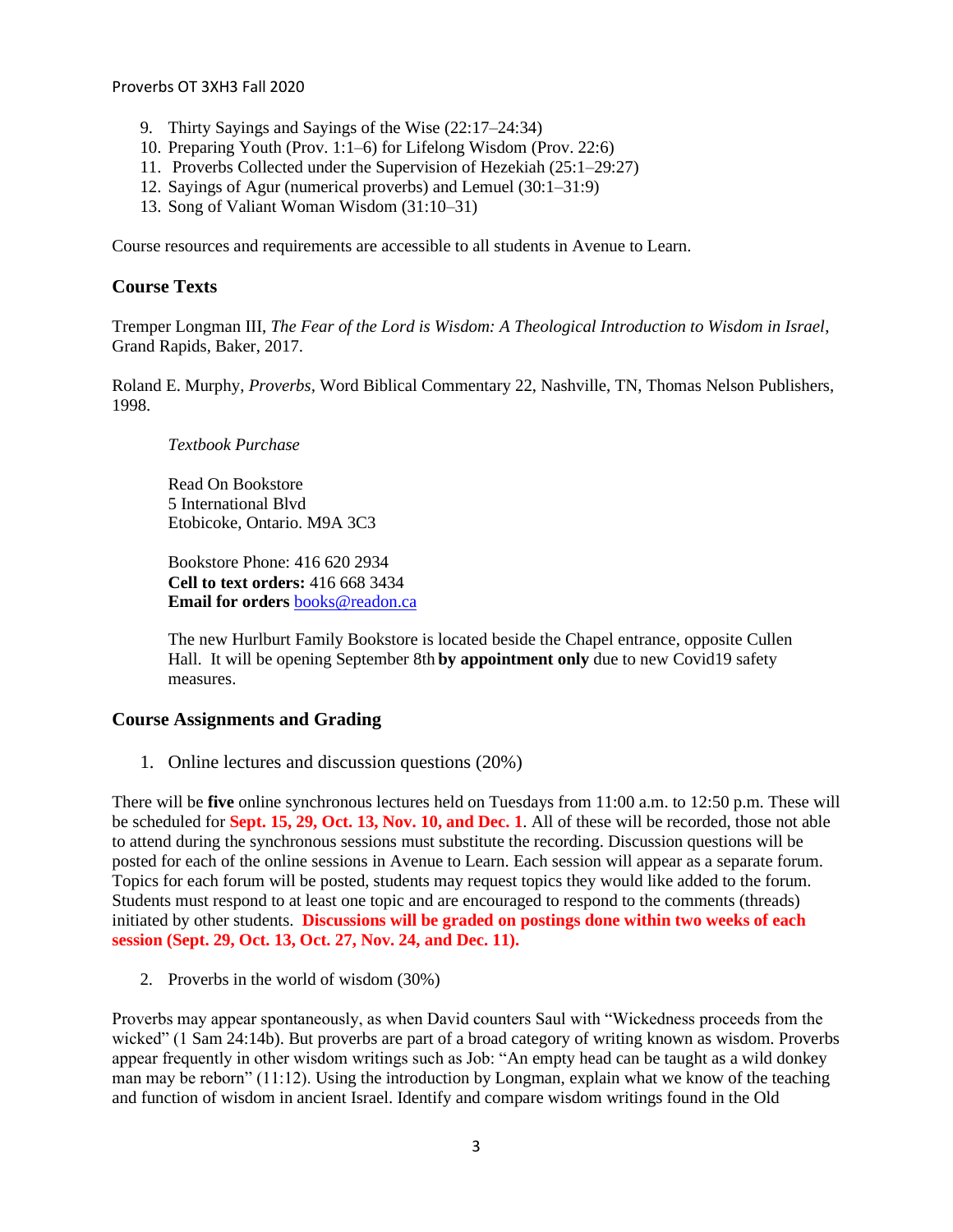Testament. Show how wisdom transforms after the Old Testament, particularly in Sirach, and on into the New Testament. The textbooks will be a primary resource for this paper, but other resources of the student's choice should be included. This is not a research paper, but it must show the student's familiarity with the wisdom texts. **This paper should be about 2000 words and is due Oct. 13**.

3. Function of Proverbs (35%)

Research proverbs on a topic prominent to understanding the book and relevant to your specialization. For **biblical studies,** the range includes matters related to genre and poetry, such as instructional literature and proverbial forms or various collections of proverbs such as the thirty sayings and their relationship to the Egyptian writing of Amenemope. Alternatively, the focus may be the theology of proverbs or particular topics. The specialties of **Church and Culture** and **Counseling and Spiritual Care** should include a theological emphasis and a focus on relevant topics such as speech, work, marriage, instruction, or others related to the specialty. This topic may be as specific or general as suits the interests of the student. The study should include research of the specialty as it relates to the instruction of proverbs. It will require thorough exegesis and explanation of the proverbs chosen. The proverbs selected in relation to the topic must be limited enough in number so detail of interpretation and application can be provided. The specialty **Christian History and Worldview** may show a history of interpretation of proverbs or how proverbs are governed by and explain a certain worldview. This includes options such as a study of a theology of creation in proverbs or a study of the use of Proverbs 8 in the debates on the nature and person of Jesus Christ in the pre-Nicene period. **This paper should be about 2500 words, but it should reflect a bibliography of a minimum of fifteen items of recent relevant studies. It is due Nov. 17.**

4. The Valiant Woman (15%)

The closing poem of proverbs in 31:10–31 is significant to the form and impact of the book. Do a study of the import and significance of this poem in concluding the book of Proverbs. The work of Al Wolters, *The Song of the Valiant Woman* (Paternoster, 2007) is a valuable starting point to analyzing this poem. **This paper should be about 1000 words and is due Dec. 8.**

## **Course Policies**

## *Academic Honesty*

Academic dishonesty is a serious offence that may take any number of forms, including plagiarism, the submission of work that is not one's own or for which previous credit has been obtained, and/or unauthorized collaboration with other students. Academic dishonesty can result in severe consequences, e.g., failure of the assignment, failure of the course, a notation on one's academic transcript, and/or suspension or expulsion from the College.

Students are responsible for understanding what constitutes academic dishonesty. Please refer to the Divinity College Statement on Academic Honesty: [https://mcmasterdivinity.ca/rules-regulations/.](https://mcmasterdivinity.ca/rules-regulations/)

## *Gender Inclusive Language*

McMaster Divinity College uses inclusive language for human beings in worship services, student written materials, and all its publications. It is expected that inclusive language will be used in chapel services and all MDC assignments. In reference to biblical texts, the integrity of the original expressions and the names of God should be respected, but you will need to use gender-inclusive language for humans, and you will need to quote from a gender-inclusive version such as the following: NRSV (1989), NCV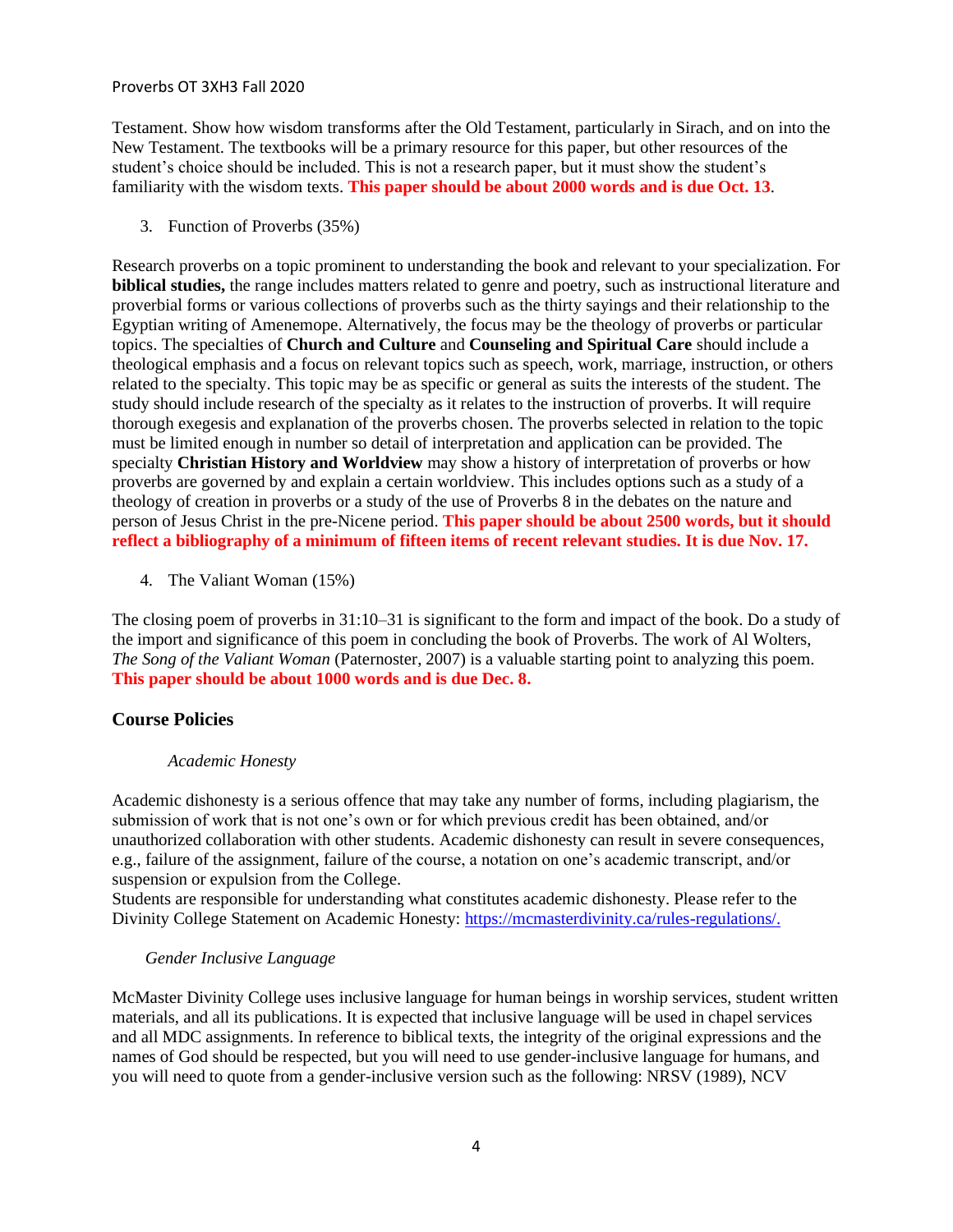#### (1991), TEV/GNB/GNT (1992), CEV (1995), NLT (1996), TNIV (2005), and the Common English Bible (CEB 2011).

*Style*

All stylistic considerations (including but not limited to questions of formatting, footnotes, and bibliographic references) must conform to the McMaster Divinity College Style Guidelines for Essays and Theses: [https://mcmasterdivinity.ca/resources-forms/mdc-style-guide/.](https://mcmasterdivinity.ca/resources-forms/mdc-style-guide/) Failure to observe appropriate form will result in grade reductions.

#### **Bibliography**

#### **Proverbs Text**

Waard, Jan de. *Proverbs.* Biblia Hebraica Quinta. Stuttgart: Deutsche Bibelgesellschaft, 2008.

- ———. "Textual Analysis in Proverbs: An Exercise in Futility." In *Current Trends in Scripture Translations*, edited by Philip A. Noss, 135–41. UBS Bulletin f194/195. London: UBS, 2002.
- Tov, Emmanuel. "Recensional Differences between the Masoretic Text and the Septuagint of the Book of Proverbs." In *The Greek and Hebrew Bible: Collected Essays by Emanuel Tov*, 419–32. Leiden: Brill, 1999.

#### **Proverbs Commentaries**

Alter, Robert. *The Wisdom Books: Job, Proverbs, and Ecclesiastes*. New York: Norton, 2010.

- Aitken, K. *Proverbs*. DSB. Philadelphia: Westminster, 1986.
- Bridges, Charles. A Modern Study in the Book of Proverbs. Revised by George F. Santa. Milford: Mott Media, 1978.
- Clifford, Richard J. *Proverbs*. OTL. Louisville: Westminster John Knox, 1999.

Collins, J. J. *Proverbs, Ecclesiastes*. KPG. Atlanta: Knox, 1980.

Delitzsch, Franz. *Biblical Commentary on the Proverbs of Solomon*. Translated by M. G. Easton. 1873. Grand Rapids: Eerdmans, 1983.

———. *Proverbs, Ecclesiastes, Song of Solomon*. Grand Rapids: Eerdmans, 1973.

Fontaine, Carol R. *Proverbs*. The Women's Bible Commentary. Louisville: Westminster, 1993.

- Fox, Michael V. *Proverbs*. 2 vols. AB. New York: Doubleday, 2000, 2009.
- Garrett, D. A. *Proverbs, Ecclesiastes, Song of Songs*. NAC 14. Nashville: Broadman, 1993.
- Futado, Mark D. *The Book of Psalms, the Book of Proverbs*. Cornerstone Biblical Commentaries. Carol Stream: Tyndale, 2009.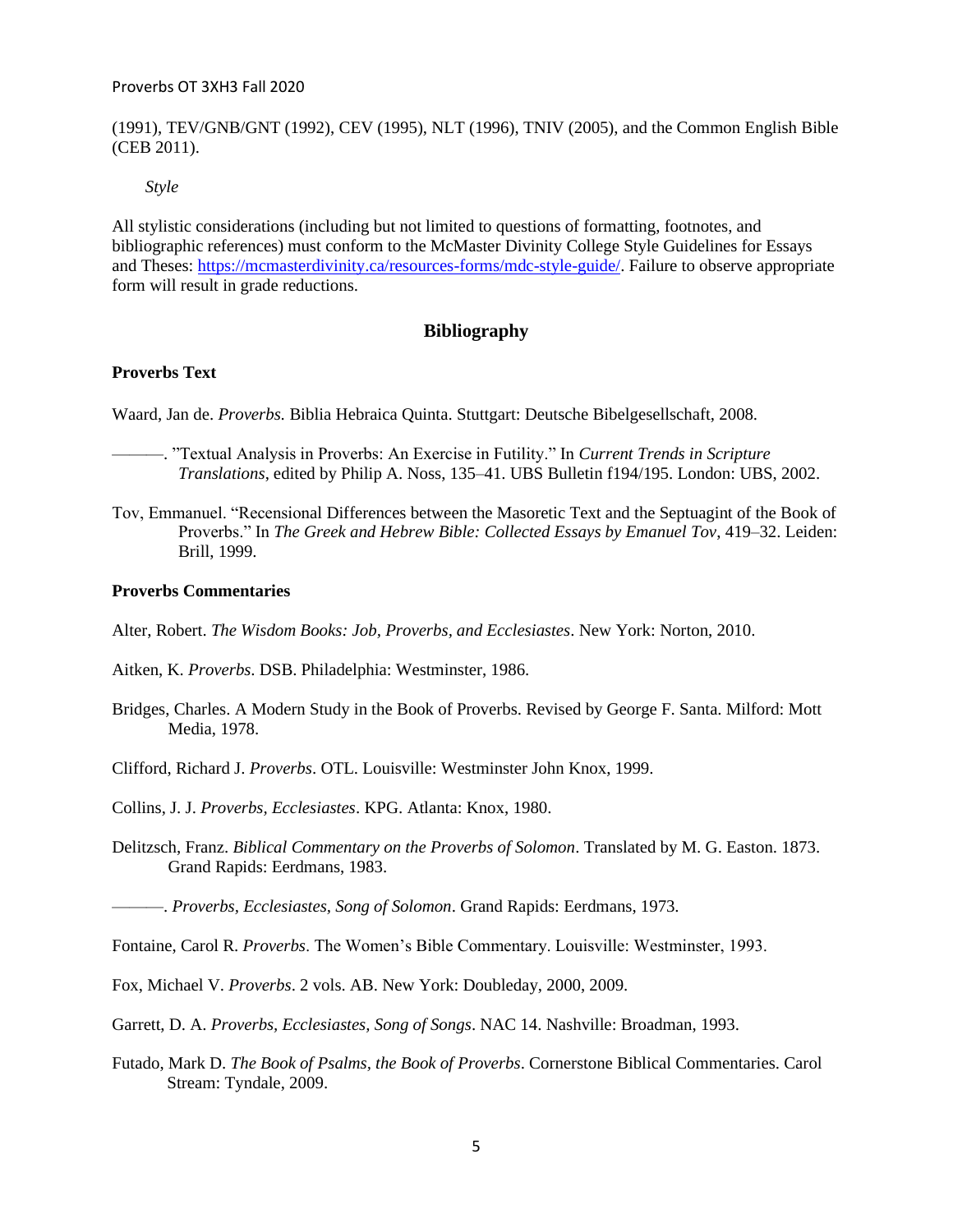- Horne, Milton. *Proverbs and Ecclesiastes*. Smyth & Helwys Bible Commentary. Macon: Smyth and Helwys, 2003.
- Huwiler, E. *Proverbs, Song of Songs, Ecclesiastes*. NIBCOT 12. Peabody: Hendrickson, 1999.
- Kidner, Derek*. The Proverbs: An Introduction and Commentary*. Downers Grove: InterVarsity, 1964.
- Kitchen, John A. *Proverbs*. Mentor Commentary. Inverness: Mentor, 2006.
- Koptak, Paul E. *Proverbs*. NIVAC. Grand Rapids: Zondervan, 2003.
- Longman III, Tremper. *Proverbs*. Baker Commentary on the Old Testament Wisdom and Psalms. Grand Rapids: Baker Academic, 2006.
- Miller, John W. *Proverbs*. Believers Church Bible Commentary. Harrisonburg: Herald, 2004.

McKane, William. *Proverbs: A New Approach*. OTL. Philadelphia: Westminster, 1970.

- Murphy, Roland E. Proverbs. Word Biblical Commentary 22. Nashville: Thomas Nelson, 1998.
- Perdue, Leo G. *Proverbs.* Interpretation. Louisville: John Knox, 2000.

Trier, Daniel J. *Proverbs & Ecclesiastes*. Brazos Theological Commentary. Grand Rapids: Baker, 2011.

Scott, R. B. Y. *Proverbs. Ecclesiastes*. AB 18. Garden City, New York: Doubleday, 1965.

- Toy, C. H. *A Critical and Exegetical Commentary on the book of Proverbs*. ICC. Edinburgh: T. & T. Clark, 1899; latest impression, 1977.
- Van Leeuwen, R. C. "The Book of Proverbs." In *Introduction to the Wisdom Literature.* Vol. 5 of *The New Interpreter's Bible*, edited by Leander E. Keck, 19–262. Nashville: Abingdon, 1997.
- Waltke, Bruce K. *Proverbs*. 2 vols. NICOT. Grand Rapids: Eerdmans, 2004.
- Whybray, R. N. *Proverbs*. NCB. Grand Rapids: Eerdmans, 1994.
- Wright, J. Robert., ed. *Proverbs, Ecclesiastes, Song of Solomon*. ACCS 9. Downers Grove: InterVarsity, 2005.

Yoder, Christine Roy. *Proverbs*. AOTC. Nashville: Abingdon, 2009.

#### **The Book of Proverbs**

#### *The Language of Proverbs*

Cook, Johann. "The Dating of Septuagint Proverbs." *ETL* 69 (1993) 383–99.

Dahood, Mitchell. *Proverbs and Northwest Semitic Philology*. Rome: Ponitificium Institutum Biblicum, 1963.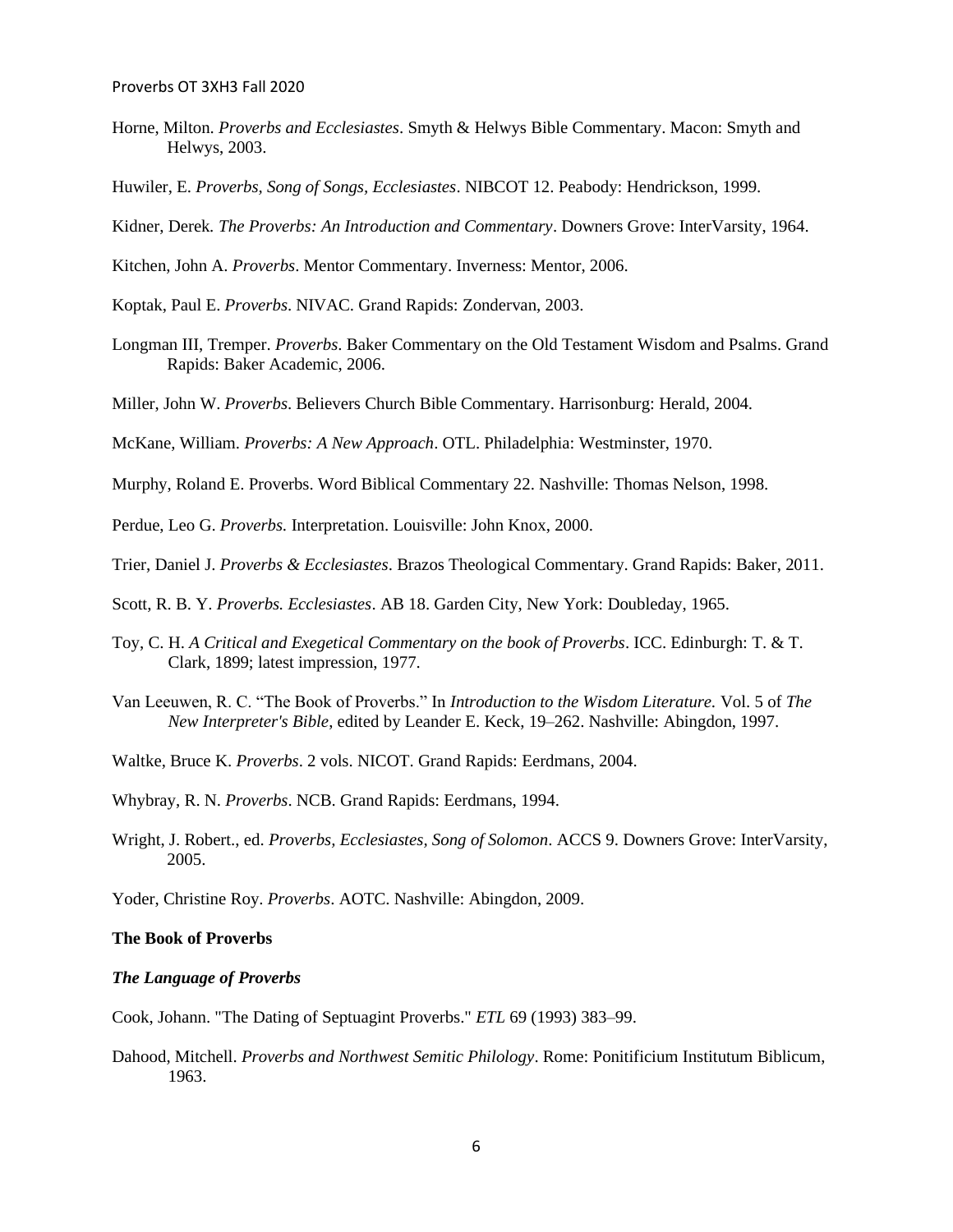Donald, Trevor. "The Semantic Field of 'Folly' in Proverbs, Job, Psalms, and Ecclesiastes." *VT* 13 (1963) 285–92.

Fields, Lee M. "Proverbs 11:30: Soul–Winning or Wise Living?" *JETS* 50 (2007) 517–35.

Herbert, A. S. "The Parable (*Mašal*) in the Old Testament." *SJT* 7 (1954) 180–196.

Hurowitz, Victor. "Two Terms for Wealth in Proverbs VIII in Light of Akkadian." *VT* 50 (2000) 252–57.

Kselman, John S. "Ambiguity and Wordplay in Proverbs XI." *VT* 52 (2002) 545–47.

Niccacci, Alviero. "Analysing Biblical Hebrew Poetry." *JSOT* 74 (1997) 77–93.

Power, Edmond. "A Study of the Hebrew Expression 'Wide of Heart'." *Bib* 1 (1920) 59–75.

Rendsburg, Gary A. "Literary and Linguistic Matters in the Book of Proverbs." In *Perspective on Israelite* 

*Wisdom: Proceedings of the Oxford Old Testament Seminar*, edited by John Jarick, 111–147. London: Bloomsbury, 2016.

Story, Cullen I K. "The Book of Proverbs and Northwest Semitic Literature." *JBL* 64 (1945) 319–37.

Thackeray, Henry St. John. 1912. "The Poetry of the Greek Book of Proverbs." *JTS* 13 (1912) 46–66.

Thompson, David Loren. "The Order of Adverbal Modifiers in Genesis and Proverbs: A Study in the Syntax of Hebrew Poetry." PhD diss., Johns Hopkins University, 1983.

Wolters, Albert. "Sôpiyyâ (Prov 31:27) as Hymnic Participle and Play on Sophia." *JBL* 104 (1985) 577– 87.

Zabán, Bálint Károly. "The Preposition l and the Verb ḥamad and the 'Scoffers' in Proverbs 1:22." *VT* 59 (2009) 630–52.

#### *The Structure of Proverbs*

Brown, Stephen G. "The Structuring of Proverbs 10:1-22:16." Paper presented at the Annual Meeting of the Society of Biblical Literature, Chicago, Il, 1988.

Byargeon, Rick W. "The Structure and Significance of Prov 9:7–12." *JETS* 40 (1997) 367–75.

Hildebrand, Ted. "Proverbial Strings: Cohesion in Proverbs 10." *GTJ* 11 (1990) 171–85.

———. "Compositional Units in Proverbs 10-29," *JBL* 107 (1988) 207–224.

McCreesh, Thomas Patrick. *Biblical Sound and Sense: Poetic Sound Patterns in Proverbs 10–29*. **JSOTSup** 

128. Sheffield: Sheffield Academic, 1991.

Floor, Sebastian. "Poetic in Fronting in a Wisdom Poetry Text: The Information Structure of Proverbs 7."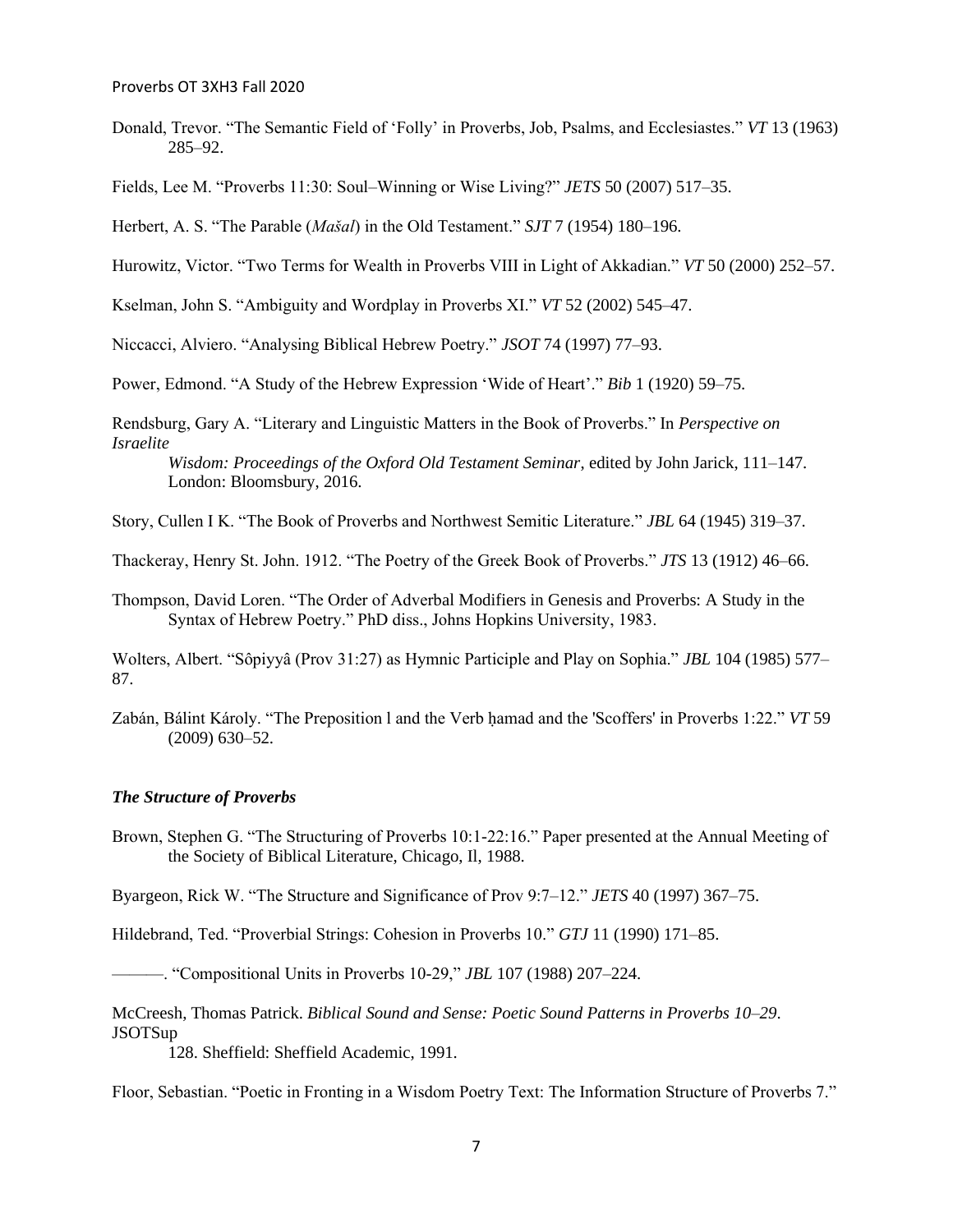*JNSL* 31 (2005) 23–58.

Schwáb, Zoltán. "The Sayings Clusters in Proverbs: Toward an Associative Reading Strategy." *JSOT* 38 (2013) 59–79.

Skehan, Patrick. "Wisdom's House." *CBQ* 29 (1967) 468–486.

Snell, Daniel C. *Twice Told Proverbs and the Composition of the Book of Proverbs*. Winona Lake: Eisenbrauns, 1993.

Steinmann, Andrew E. "Proverbs 1–9 as a Solomonic Composition." *JETS* 43 (2000) 659–74.

Trible, Phyllis. "Wisdom Builds a Poem: The Architecture of Proverbs 1:20–33." *JBL* 94 (1975) 509–18.

Thompson, J. M. *The Form and Function of Proverbs in Ancient Israel*. Hague: Mouton, 1974.

Whybray, R. N. *The Composition of the Book of Proverbs*. JSOTSup 168. Sheffield: Sheffield Academic, 1994.

Williams, James G. "The Power of Form: A Study of Biblical Proverbs." *Semeia* 17 (1980) 35–58.

#### *Exegetical Studies*

Apple, Raymond. "The Two Wise Women of Proverbs Chapter 31." *JBQ* 39 (2011) 175–80.

- Brown, William P. *Character in Crisis: A Fresh Approach to the Wisdom Literature of the Old Testament*. Grand Rapids: Eerdmans, 1996.
- Cook, Johann. "The Greek of Proverbs: Evidence of a Recensionally Deviating Hebrew Text." In *Emanuel: Studies in Hebrew Bible, Septuagint and Dead Sea Scrolls in Honor of Emanuel Tov*, edited by Shalom Paul et al., 605–18. Leiden: Brill, 2003.
- ———. "Textual Problems in the Septuagint Version of Proverbs." *JNSL* 26 (2000) 171–9.
- ———. "Contextual Exegetical Interpretation in the Septuagint of Proverbs." *JNSL* 25 (1999) 129–52.

———. *The Septuagint of Proverbs – Jewish and/or Hellenistic Proverbs? Concerning the Hellenistic Colouring of LXX Proverbs*. VTSupp 69. Leiden: Brill, 1997.

- ———. "Aspects of the Translation Technique followed by the Translator of LXX Proverbs." *JNSL* 22 (1996) 143–53.
- ———. "*'Ishâ zārā* (Proverbs 1–9 Septuagint) A Metaphor for Foreign Wisdom?*" ZAW* 106 (1994) 548– 76.
- Forti, Tova. "The Concept of 'Reward' in Proverbs: A Diachronic or Synchronic Approach?" *CurBR* 12 (2014) 129–45.

Fox, Michael V. "LXX-Proverbs as a Text-Critical Resource." *Text* 22 (2005) 95–128.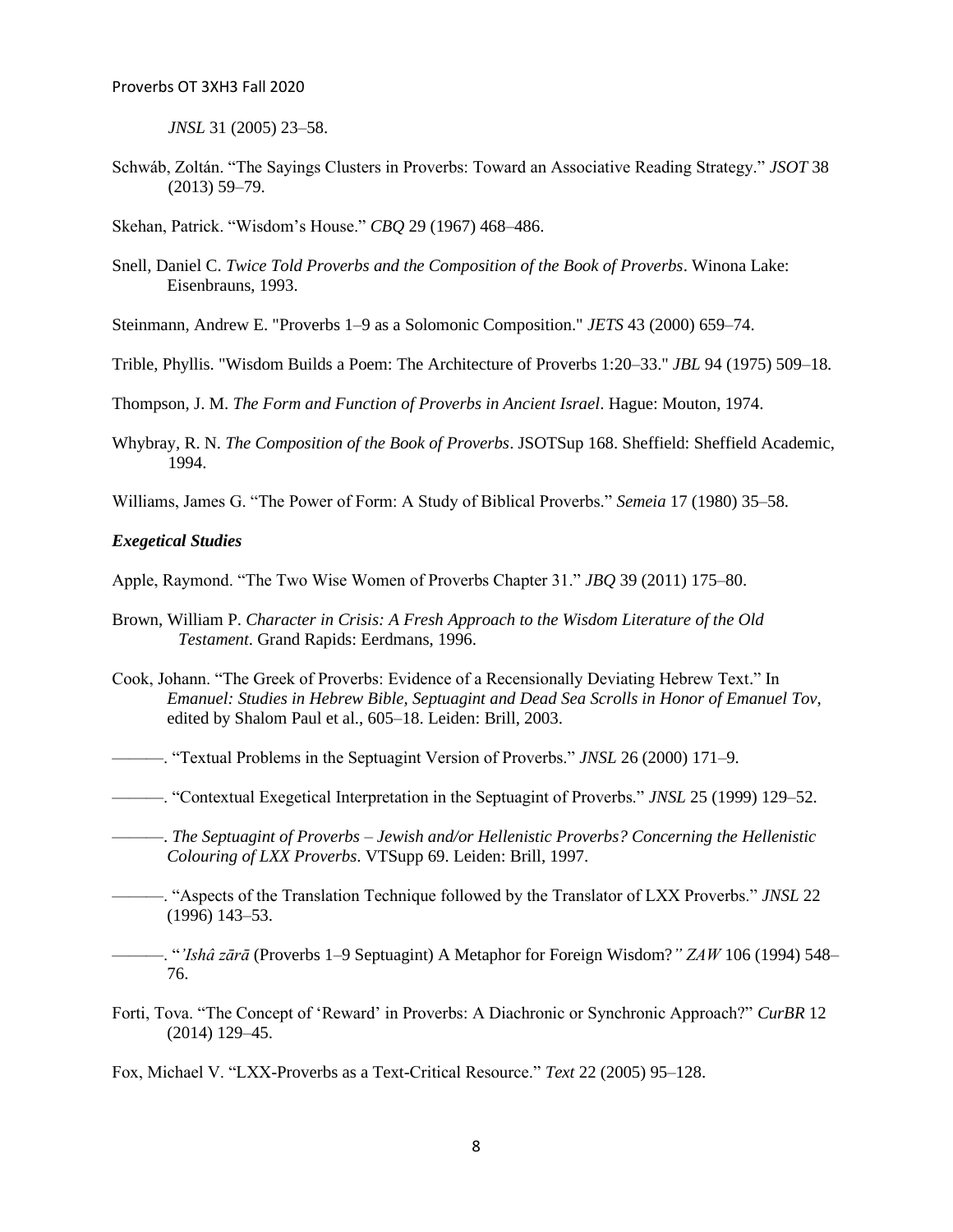- ———. "*'Amon* Again." *JBL* 115 (1996) 699–702.
- ———. "World Order and Ma'at: A Crooked Parallel." *JANESCU* 23 (1995) 37–48.
- Gitay, Yehoshua. "The Rhetoric and Logic of Wisdom in the Book of Proverbs." *JNSL* 27 (2001) 45–56.
- Goldingay, J. "The Arrangement of Sayings in Proverbs 1–15." *JSOT* 61 (1994) 75–83.
- Imray, Kathryn. "Love is (strong as) death: reading the Song of Songs through Proverbs 1–9." *CBQ* 75 (2013) 649–65.
- Irwin, William A. "Where Shall Wisdom be Found." *JBL* 80 (1961) 133–42.
- Keefer, Arthur. "A Shift in Perspective: The Intended Audience and Coherent Reading of Proverbs 1:1– 7." *JBL* 136 (2017) 103–16.
- Miller, Patrick D. "Apotropaic Imagery in Proverbs 6:20–22." *JNES* 29 (1970) 129–30.
- Pemberton, Glenn D. "The Rhetoric of the Father in Proverbs 1–9." *JSOT* 30 (2005) 63–82.
- Rothstein, David. "The Book of Proverbs and Inner-biblical Exegesis at Qumran: The Evidence of Proverbs 24:23–29." *ZAW* 119 (2007) 75–85.
- Saebø, Magne. "A Traditio-historical Approach to the Book of Proverbs." *SJOT* 27 (2013) 53–63.
- Scott, Melville. *Textual Discoveries in Proverbs, Psalms, and Isaiah*. New York: Macmillan, 1927.
- Shupak, Nili. "Female Imagery in Proverbs 1–9 in the Light of Egyptian Sources." *VT* 61 (2011) 310–23.
- Skehan, Patrick W. "Proverbs 5:15–19 and 6:20–24." *CBQ* 8 (1946) 290–97.
- Snell, Daniel C. "The Most Obscure Verse in Proverbs: Proverbs 26:10." *VT* 41 (1991) 350–6.
- Taubersschmidt, Gerhard. *Secondary Parallelism: A Study of Translation Technique in LXX Proverbs*. Atlanta: SBL, 2004.
- Tov, Emanuel. "Recensional Differences Between the Masoretic Text and the Septuagint of Proverbs." In *Of Scribes and Scrolls: Studies on the Hebrew Bible, Intertestamental Judaism, and Christian Origins, Presented to John Strugnell on the Occasion of His Sixtieth Birthday*, edited by Harold W. Attridge et al., 43–56. Lanham: University Press of America, 1990.

Van Leeuwen, Raymond C. "Proverbs XXV 27 Once Again." *VT* 36 (1986) 105–14.

- ———. *Context and Meaning in Proverbs 25–27*. SBLDS 96. Atlanta: Scholars, 1988.
- Viljoen, Anneke, and P. M. Venter. "An Exploration of the Symbolic World of Proverbs 10:1–15:33 with Special Reference to 'the Fear of the Lord'." *HTS* 69 (2013) 1–6.

Waard, Jan De. "4QProv and Textual Criticism." *Text* 19 (1998) 87–96.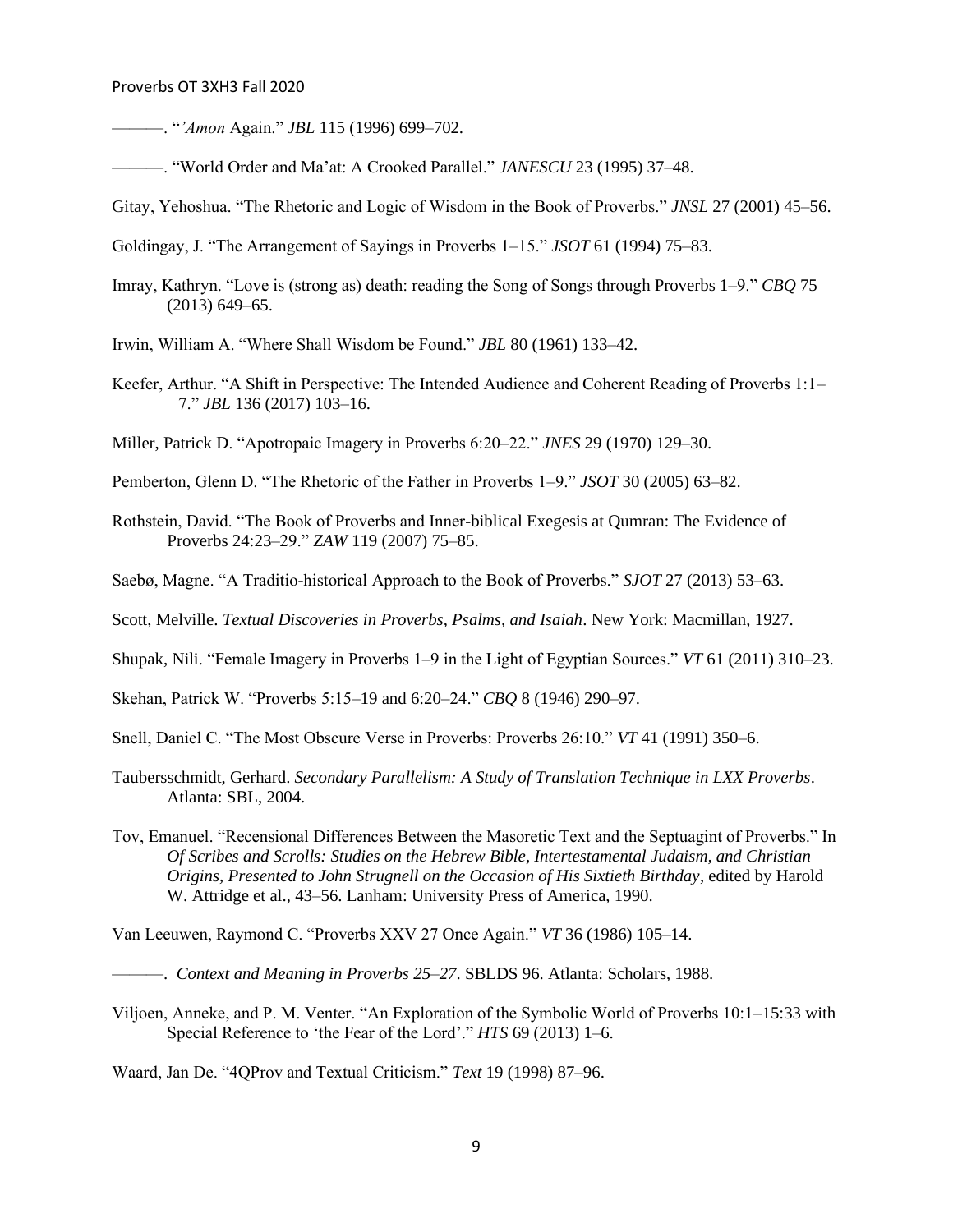Weeks, Stuart. "The Context and Meaning of Proverbs 8:30a." *JBL* 125 (2006) 433–42.

Wegner, Paul D. "Discipline in the Book of Proverbs: 'To Spank or Not to Spank?'" *JETS* 48 (2005) 715–32.

Williams, Daniel H. "Proverbs 8:22–31." *Interpretation* 48 (1994) 275–79.

Zabán, Bálint Károly. *The Pillar Function of the Speeches of Wisdom: Proverbs 1:20–33, 8:1–36 and 9:1–6 in the Structural Framework of Proverbs 1–9.* BZAW 429. Berlin: Walter de Gruyter, 2012.

#### *Specialized Studies*

- Ansberry, Christopher B. *Be Wise, My Son, and Make My Heart Glad: An Exploration of the Courtly Nature of the Book of Proverbs*. Berlin: Walter de Gruyter, 2011.
- Bellis, A. O. "The Gender and Motives of the Wisdom Teacher in Proverbs 7." *BBR* 6 (1996) 15–22.
- Bostrӧm, Lennart. *The God of the Sages: The Portrayal of God in the Book of Proverbs*. ConBOT 29. Stockholm: Almqvist & Wiksell, 1990.
- Brewer-Boydston, Ginny. "'They Walk in Wisdom of Folly': The Intensification of Wisdom and Folly from the Book of Proverbs to the Dead Sea Scrolls." *PRSt* 39 (2012) 319–34.
- Brueggemann, Walter. *Solomon: Israel's Ironic Icon of Human Achievement*. Columbia: University of South Carolina, 2005.
- Camp, Claudia V. *Wisdom and the Feminine in the Book of Proverbs*. BLS 11. Almond, 1985.
- Collins, John J. *Jewish Wisdom in the Hellenistic Age*. Louisville: Westminster John Knox, 1997.
- Cook, Johann. "The Law of Moses in Septuagint Proverbs." *VT* 49 (1999) 449–61.
- Crawford, S. W. "Lady Wisdom and Dame Folly at Qumran." *Dead Sea Discoveries* 5 (1998) 355–66.
- Dell, Katharine J. "Proverbs 1–9: Issues of Social and Theological Context." *Interpretation* 63 (2009) 229–40.
- ———, and Will Kynes, eds. *Reading Proverbs Intertextually*. LHBOTS 634. London: T. & T. Clark, 2019.
- Dick, Michael B. "The Ethics of the Old Greek Book of Proverbs." SPhilo 2 (1990) 20–50.
- Estes, Daniel J. *Handbook on the Wisdom Books and Psalms: Job, Psalms, Proverbs, Ecclesiastes, Song of Songs*. Grand Rapids: Baker, 2005.
- Forti, Tova. *Animal Imagery in the Book of Proverbs*. Leiden: Brill, 2008.
- Fox, Michael V. *Proverbs: An Eclectic Edition with Introduction and Textual Commentary*. HBCE 1. Atlanta: SBL, 2015.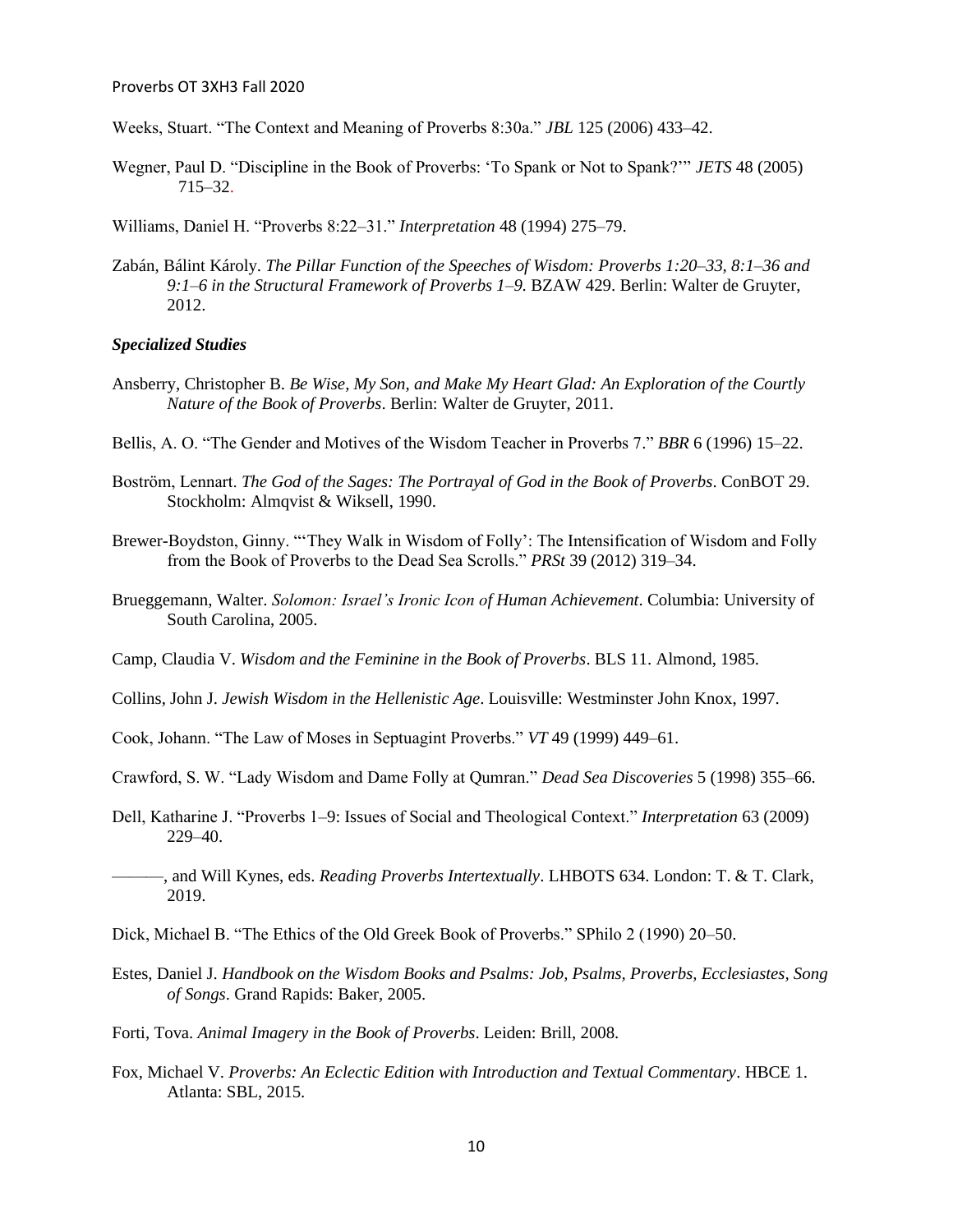- ———. "The Epistemology of the Book of Proverbs." *JBL* 126 (2007) 669–84.
- ———. "Ideas of Wisdom in Proverbs 1–9." *JBL* 116 (1997) 613–33.
- ———. "The Pedagogy of Proverbs 2." *JBL* 113 (1994) 233–43.
- Giese, Ronald L. Jr. "Dualism in the LXX of Prov 2:17: A Case Study in the LXX as Revisionary Translation." *JETS* 36 (1993) 289–95.
- Goff, Matthew. "Subterranean Giants and Septuagint Proverbs: the 'Earth-born' of LXX Proverbs." In *With Wisdom as a Robe: Qumran and Other Jewish Studies in Honour of Ida Frӧhlich*, edited by Károly Dobos et al., 146–56. Sheffield: Sheffield Phoenix, 2009.
- Gruber, Mayer I. "Fear, Anxiety, & Reverence in Akkadian, Biblical Hebrew, and other North West Semitic Languages." *VT* 40 (1990) 411–22.
- Halton, Peter. *Contradiction in the Book of Proverbs: The Deep Waters of Counsel*. Aldershot: Ashgate, 2008.
- Hildebrand, Ted. "Proverbs 22:6a: Train up a Child?" *Grace Theological Journal* 9 (1988) 3–19.

———. "Motivation and Antithetic Parallelism in Proverbs 10-15." Paper presented at the Annual Meeting of the Evangelical Theological Society, New Orleans, CA.

- Hurowitz, Victor. "Unsavory Personalities in the Book of Proverbs in Light of Mesopotamian Writings." *HS* 54 (2013) 93–106.
- Kannengiesser, Charles. "Lady Wisdom's Final Call: The Patristic Recovery of Proverbs 8." In *Nova Doctrina Vetusque: Essays in Early Christianity in Honor of Fredric W. Schlatter S. J.,* edited by D. Kries et al. New York: P. Land, 1999.
- Kenworthy, Alexander W. "The Nature and Authority of Old Testament Wisdom Family Ethics: with Special Reference to Proverbs and Sirach." Unpublished dissertation, University of Melbourne, 1974.
- Kim, Seenam. *The Coherence of the Collection in the Book of Proverbs*. Eugene: Pickwick, 2007.
- Lamp, J. S. "Wisdom in Col 1:15–20: Contribution and Significance." *JETS* 41 (1998) 45–53.
- Lenzi, Alan. "Proverbs 8:22–31: Three Perspectives on its Composition." *JBL* (2006) 687–714.
- Liefeld, David R. "God's Words or Male Words? Postmodern Conspiracy Culture and Feminist Myths of Christian Origins." *JETS* 48 (2005) 449–73.
- Longman III, Tremper. *How to Read Proverbs*. Downers Grove: InterVarsity, 2002.
- Lyu, Sun Myung. *Righteousness in the Book of Proverbs*. FAT 2, Reihe 55. Tübingen: Mohr Siebeck, 2012.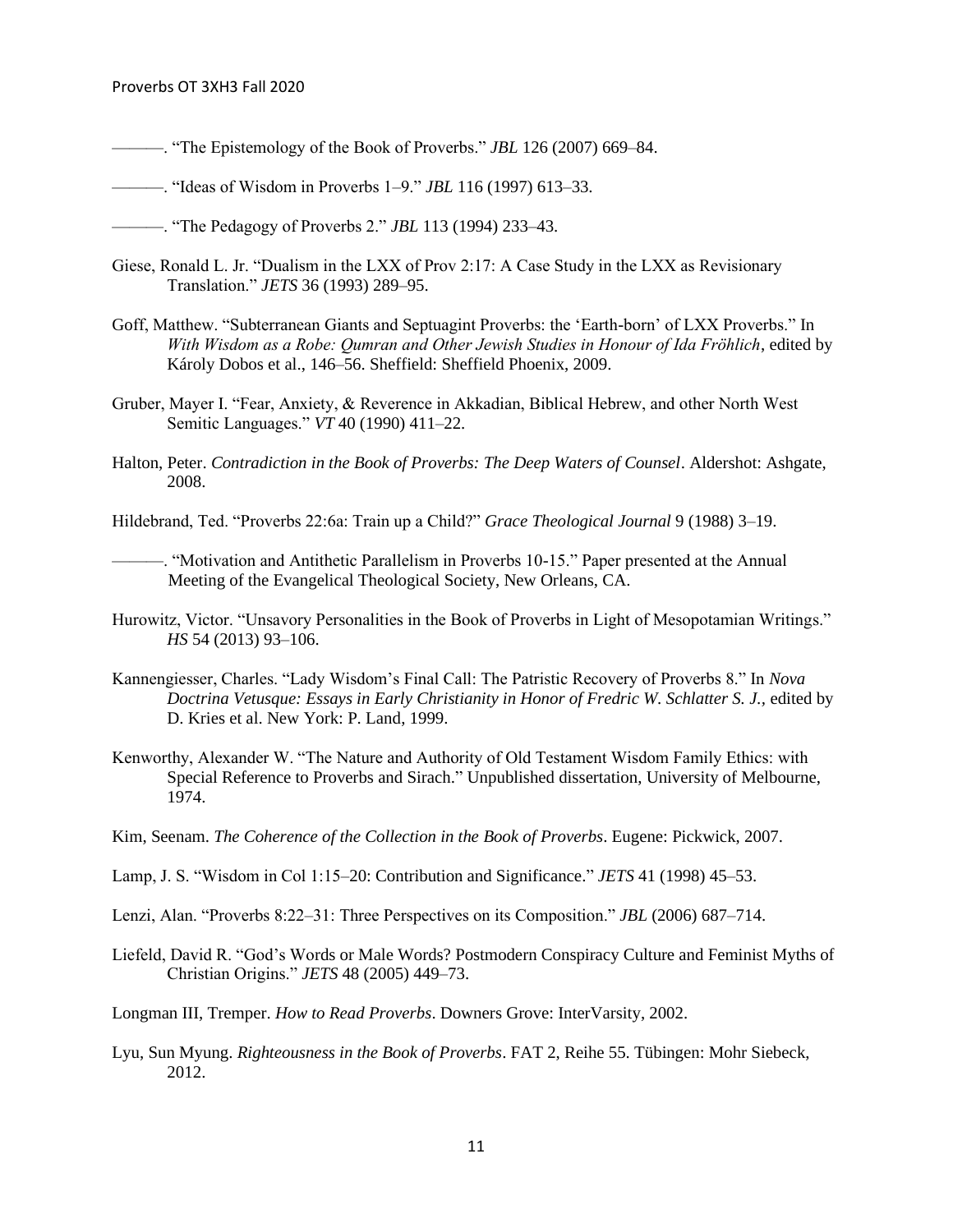- Miles, Johhny E. *Wise King—Royal Fool: Semiotics, Satire and Proverbs 1–9*. JSOTSup 399. London: T. & T. Clark, 2004.
- Rofé, Alexander. "The Valiant Woman, gunē synetē, and the Redaction of the Book of Proverbs." In *Vergegenwärtigung des Alten Testaments: Beiträge zur Biblischen Hermeneutik; Festschrift für Rudolf Smend zum 70*, edited by C. Bultmann et al., 145–55. Göttingen: Vandenhoeck & Ruprecht, 2002.
- Sandoval, Timothy J. *The Discourse of Wealth and Poverty in the book of Proverbs*. BibInt 77. Leiden: Brill, 2006.
- Schipper, Bernd U. *Hermeneutik der Tora: Studien zur Traditionsgeschichte von Prov 2 und zur Komposition von Prov 1 – 9*. Berlin: Walter de Gruyter, 2012.
- Schultz, Richard L. "Unity or Diversity in Wisdom Theology: A Canonical and Covenantal Perspective." *TB* 48 (1997) 271–306.
- Schüssler, Fiorenza E. *Wisdom Ways: Introducing Feminist Biblical Interpretation*. Maryknoll: Orbis Books, 2001.
- Sneed, Mark R. "'White Trash' Wisdom: proverbs 9 Deconstructed." *JHS* 7 (2007) 2–10.
- Stewart, Anne W. "Wisdom's Imagination: Moral Reasoning and the Book of Proverbs." *JSOT* 40 (2016) 351–72.
- Tan, Nancy Nam Hoon. *The 'Foreignness' of the Foreign Woman in Proverbs 1–9: A Study of the Origin and Development of a Biblical Motif.* Berlin: Walter de Gruyter, 2008.
- Tateman, Lucy. "Wisdom." In *An A-Z of Feminist Theology*, edited by Lisa Isherwood et al., 236–38. Sheffield: Sheffield Academic, 1996.
- VanDrunen, David. "Wisdom and the Natural Moral Order: The Contribution of Proverbs to a Christian Theology of Natural Law." *Journal of the Society of Christian Ethics* 33 (2013) 153–68.
- Vistozky, Burton L. *The Midrash on Proverbs*. New Haven: Yale University, 1992.
- Waltke, Bruce K. "Righteousness in Proverbs." *WTJ* 70 (2008) 225–37.
- Weeks, Stuart. *Instruction and Imagery in Proverbs 1–9*. Oxford: Oxford University, 2007.
- Williams, James G. *Those Who Ponder Proverbs: Aphoristic Thinking and Biblical Literature*. BLS. Sheffield: Almond, 1981.
- Wolters, Al. *The Song of the Valiant Woman: Studies in the Interpretation of Proverbs 31:10-31.* London: Paternoster, 2001.
- Wuchter, Michael D. "The Word and Words: A Meditation on Proverbs 8:22–31; Hebrews 4:12–13; John 1:1–5, 14." *TSR* 14 (1992) 65–70.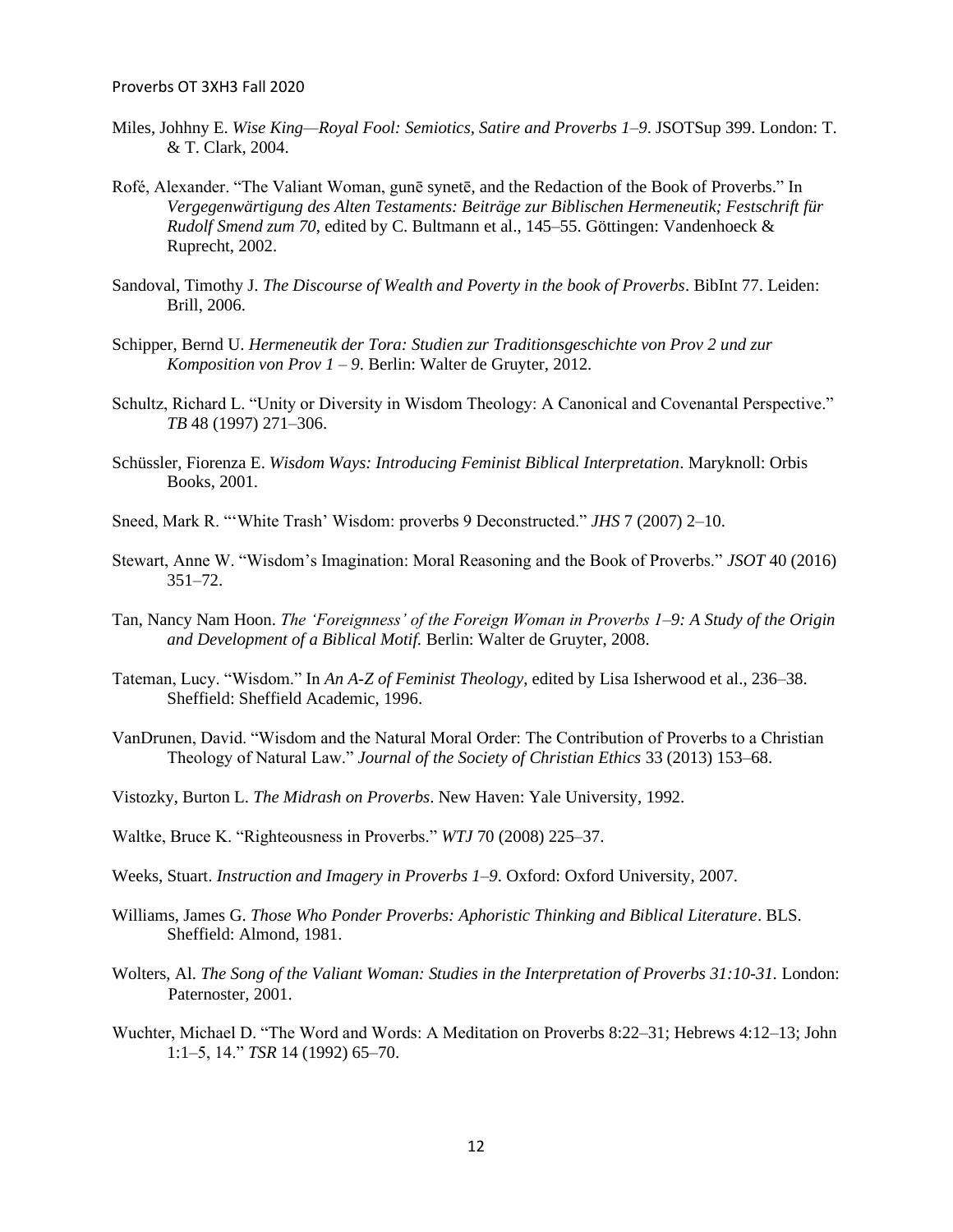Yoder, Christine R. "On the Threshold of Kingship: A Study of Agur (Proverbs 30)." *Int* 63 (2009) 254– 63.

———. *Wisdom as a Woman of Substance: A Socioeconomic Reading of Proverbs 2:1–9 and 31:10–31. BZAW 304*. Berlin: Walter de Gruyter, 2001.

#### **Studies in the Culture Proverbs**

#### *Wisdom in the Ancient Near East*

- Bryce, Glendon E. *A Legacy of Wisdom: The Egyptian Contribution to the Wisdom of Israel*. Lewisburg: Bucknell University, 1979.
- Clifford, Richard J. *Wisdom Literature in Mesopotamia and Israel*. SBLSymS 36. Atlanta: SBL, 2007.
- Denning–Bolle, Sarah J. *Wisdom in Akkadian Literature: Expression, Instruction, Dialogue*. Leiden: Ex Oriente Lux, 1992.
- Fensham, F. Charles. "Widow, Orphan, and the Poor in Ancient Near Eastern Legal and Wisdom Literature." *JNES* 21 (1962) 129–39.

Fox, Michael V. "Ancient Near Eastern Wisdom Literature (Didactic)." *RC* 5 (2011) 1–11.

———. "From Amenemope to Proverbs: Editorial Art in Proverbs 22,17–23,11." *ZAW* 126 / 1 (2014) 76–91.

Gammie, J. G., and L. G. Perdue, eds. *The Sage in Israel and the Ancient Near East*. Winona Lake: Eisenbrauns, 1990.

Gerleman, Gillis. "The Septuagint Proverbs as a Hellenistic Document." *OtSt* 8 (1950) 15–27.

- Gordon, E. I. *Sumerian Proverbs: Glimpses of Everyday Life in Ancient Mesopotamia*. Westport: Greenwood, 1969.
- Hornumb, Erik and Othmar Keel, eds.. *Studien zu altägyptischen Lenslehren.* Götingen: Vandenhoeck Ruprecht, 197l.
- Hurowitz, Avigdor. "An Underestimated Aspect of Enki/Ea." *JANER* 13 (2013) 3–10.
- Kayatz, Christa B. *Studien zu Proverbien 1–9: Eine form- und motivgeschichtliche Untersuchung unter Einbeziebung ägyptischen Vergleichsmaterials.* WMANT 22. Neukirchen–Vluyn: Neukirchener, 1966.
- Kitchen, K. A. "Biblical Instructional Wisdom: The Decisive Voice of the Ancient Near East." In *Boundaries of the Ancient Near Eastern World: A Tribute to Cyrus H. Gordon*, edited by Meir Lubetski et al., 85–96. JSOTSup 273. Sheffield: Sheffield Academic, 1998.
	- ———. "Proverbs and Wisdom Books of the Ancient Near East: The Factual History of a Literary Form." *TynBul 28* (1977) 69–114.

Lambert, W. G. *Babylonian Wisdom Literature*. Winona Lake: Eisenbrauns, 1996.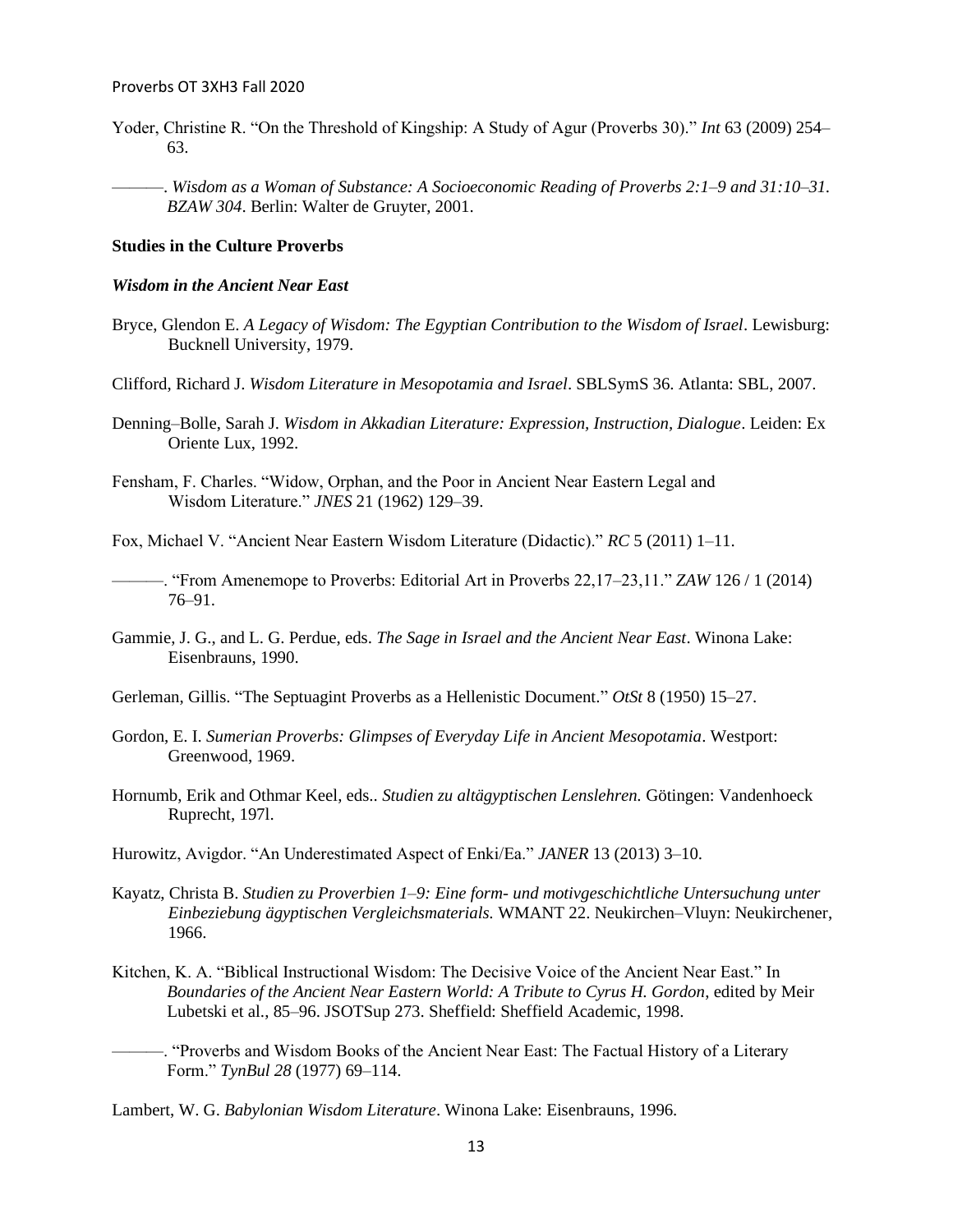Lichtheim, Miriam. "Instruction of Amenemope." In *Canonical Compositions from the Biblical World*. Vol.

1 of *The Context of Scripture*, edited by William W. Hallo et al., 115–22. Leiden: Brill, 1997– 2002.

- Marzal, Angel. *Gleanings from the Wisdom of Mari*. StPohl 11. Rome: Biblical Institute, 1976.
- Noth M. and Thomas, D. Winton. *Wisdom in Israel and in the Ancient Near East*. VTSup III. Leiden: Brill, 1969.
- Osborne, William R. "The Tree of Life in Ancient Egypt and the Book of Proverbs." *JANER* 14 (2014) 114–39.
- Sparks, Kenton L. "Wisdom Literature." In *Ancient Texts for the Study of the Hebrew Bible: A Guide to the Background Literature*, 56-83. Peabody: Hendrickson, 2005.
- Troxel, Ronald L., et al., eds. *Seeking Out the Wisdom of the Ancients: Essays offered to Honor Michael V. Fox on the Occasion of his Sixty-fifth Birthday.* Winona Lake: Eisenbrauns, 2005.
- Waltke, B. K. "The Book of Proverbs and Ancient Wisdom Literature." *BSac* 136 (1979) 221–38.

#### *Wisdom in Ancient Israel*

Aitken, James K. "The Jewish use of Greek Proverbs." In *Jewish Reception of Greek Bible Versions: Studies in Their Use in Late Antiquity and the Middle Ages*, edited by Nicholas De Lang et al., 53–77. Texts and Studies in Medieval and Early Modern Judaism 24. Tübingen: Mohr Siebeck, 2009.

Blenkinsopp, J. *Wisdom and Law in the Old Testament*. New York: Oxford University, 1994.

- Carr, David M. "Textuality and Education in Ancient Israel." In *Writing on the Tablet of the Heart: Origins of Scripture and Literature*. 111–173. Oxford University, 2005.
- Collins, John J. *Jewish Wisdom in the Hellenistic Age.* Old Testament Library. Louisville: Westminster John Knox, 1997.
- Crenshaw, James L. *Old Testament Wisdom: An Introduction*. 3rd ed. Louisville: Westminster John Knox, 2010. 1–45.
	- ———. "Studies in Ancient Israelite Wisdom: Prolegomenon." In *Studies in Ancient Israelite Wisdom*, edited by James L. Crenshaw, 1–45. Jerusalem: KTAV.
- ———. "Method in Determining Wisdom Influence upon 'Historical' Literature." *JBL* 88 (1969) 129-42.

Day, John, et al., eds. *Wisdom in Ancient Israel*. Cambridge: Cambridge University, 1995.

Emerton, J. A. "The Teaching of Amenemope and Proverbs XXII 17 – XXIV 22: Further Reflections on a Longstanding Problem." *VT* LI (2001) 431–65.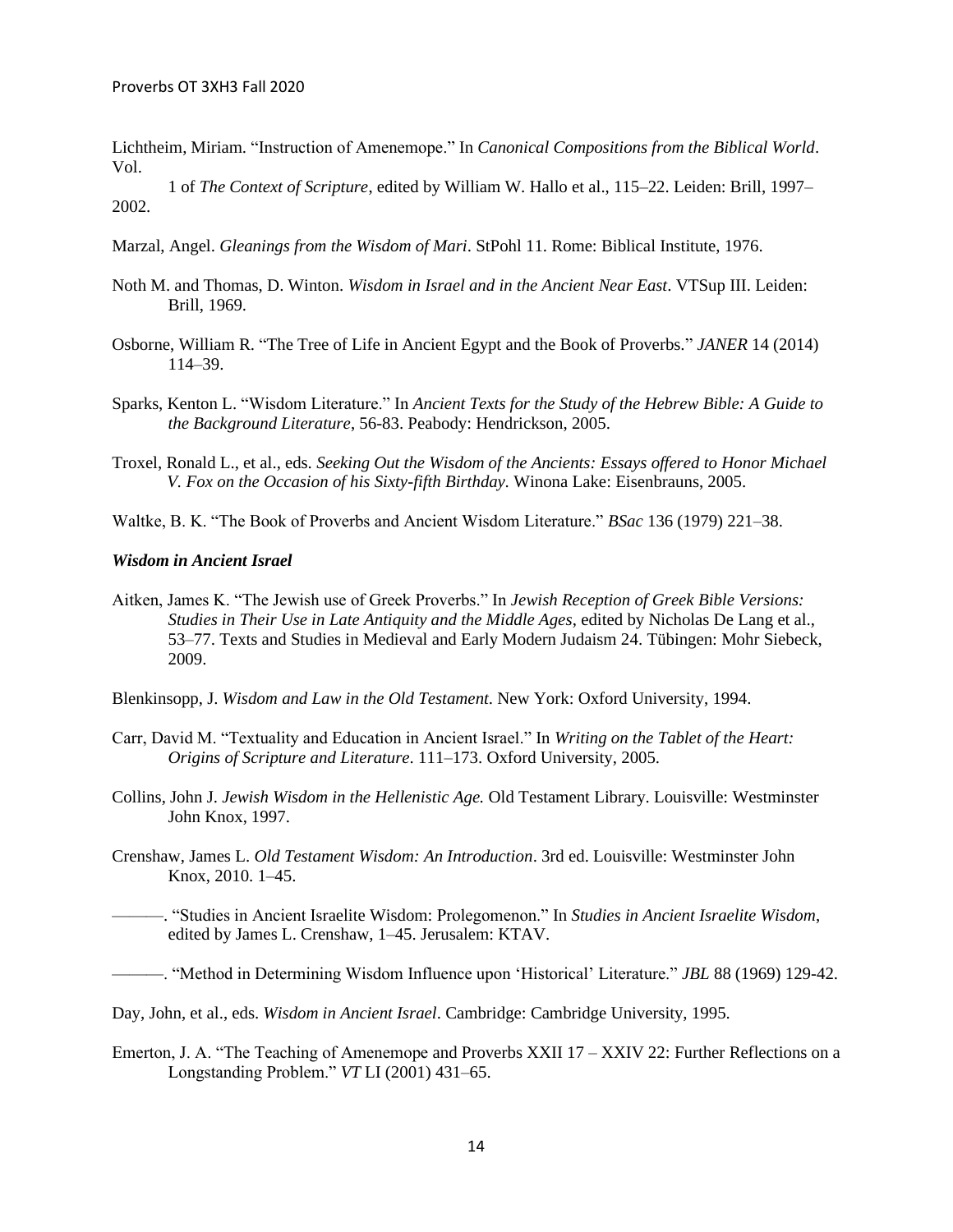- Enns, Peter. *Exodus Retold: Ancient Exegesis of the Departure from Egypt in Wis 10:15–21 and 19:1–9*. HSM 57. Atlanta: Scholars, 1997.
- Gammie, John G., et al., eds. *Israelite Wisdom: Theological and Literary Essays in Honor of Samuel Terrien*. Missoula: Scholars, 1978.
- Giese, Ronald L. "Wisdom and Wealth in the Septuagint of Proverbs." PhD diss., University of Wisconsin–Madison, 1990.
- Golka, Friedemann W. "Die Israelitische Weisheitsschule oder "Des Kaisers Neue Kleider." *VT* XXXIII (1983) 257–70.
- Harrington, D. J. *Wisdom Texts from Qumran*. London: Routledge, 1996.
- Hayman, A. P. "The Survival of Mythology in the Wisdom of Solomon." *JSJ* 30 (1999) 125–39.
- Hemple, Charlotte, et al., eds. *The Wisdom Texts from Qumran and the Development of Sapiential Thought: Studies in Wisdom at Qumran and its Relationship to Sapiential Thought in the Ancient Near East, the Hebrew Bible, Ancient Judaism and the New Testament*. BETL 159. Leuven: Peeters, 2001.
- Kidner, Derek. *The Wisdom of Proverbs, Job & Ecclesiastes*. Downers Grove: InterVarsity, 1985.
- Lemaire, Andre. "Sagesse et Ecoles." *VT* xxxIV (1984) 270–81.
- Loader, William R. G. "Proverbs 'strange woman': Image and Reality in LXX Proverbs and Ben Sira, Hebrew and Greek." In *Die Septuaginta: Texte, Theologien, Einflüsse 2*, edited by Wolfgang Kraus et al., 562–75. Tübingen: Mohr Siebeck, 2010.
- Longman III, Tremper. *The Fear of the Lord is Wisdom: A Theological Introduction to Wisdom in Israel*. Grand Rapids: Baker, 2017.
- McKay, Heather A. and David J. A. Clines, eds. *Of Prophets Visions and the Wisdom of Sages: Essays in Honour of R. Norman Whybray on His Seventieth Birthday*. JSOTSupp 162. Sheffield: JSOT, 1993.
- McLaughlin, John L. *An Introduction to Israel's Wisdom Traditions*. Grand Rapids: Eerdmans, 2018.
- Morgan, Donn F. *Wisdom in the Old Testament Traditions*. Atlanta: John Knox, 1981.
- Murphy, Roland E. "Form Criticism and Wisdom Literature." *CBQ* 31 (1969) 475–83.
- ———. *Wisdom Literature: Job, Proverbs, Ruth, Canticles, Ecclesiastes, Esther*. FOTL. Grand Rapids: Eerdmans, 1981.

———. *The Tree of Life: An Exploration of Biblical Wisdom Literature*. 3rd ed. Grand Rapids: Eerdmans, 2002.

Nel, Philip. "A Proposed Method for Determining the Context of the Wisdom Admonitions." *JNSL* 6 (1978) 33–39.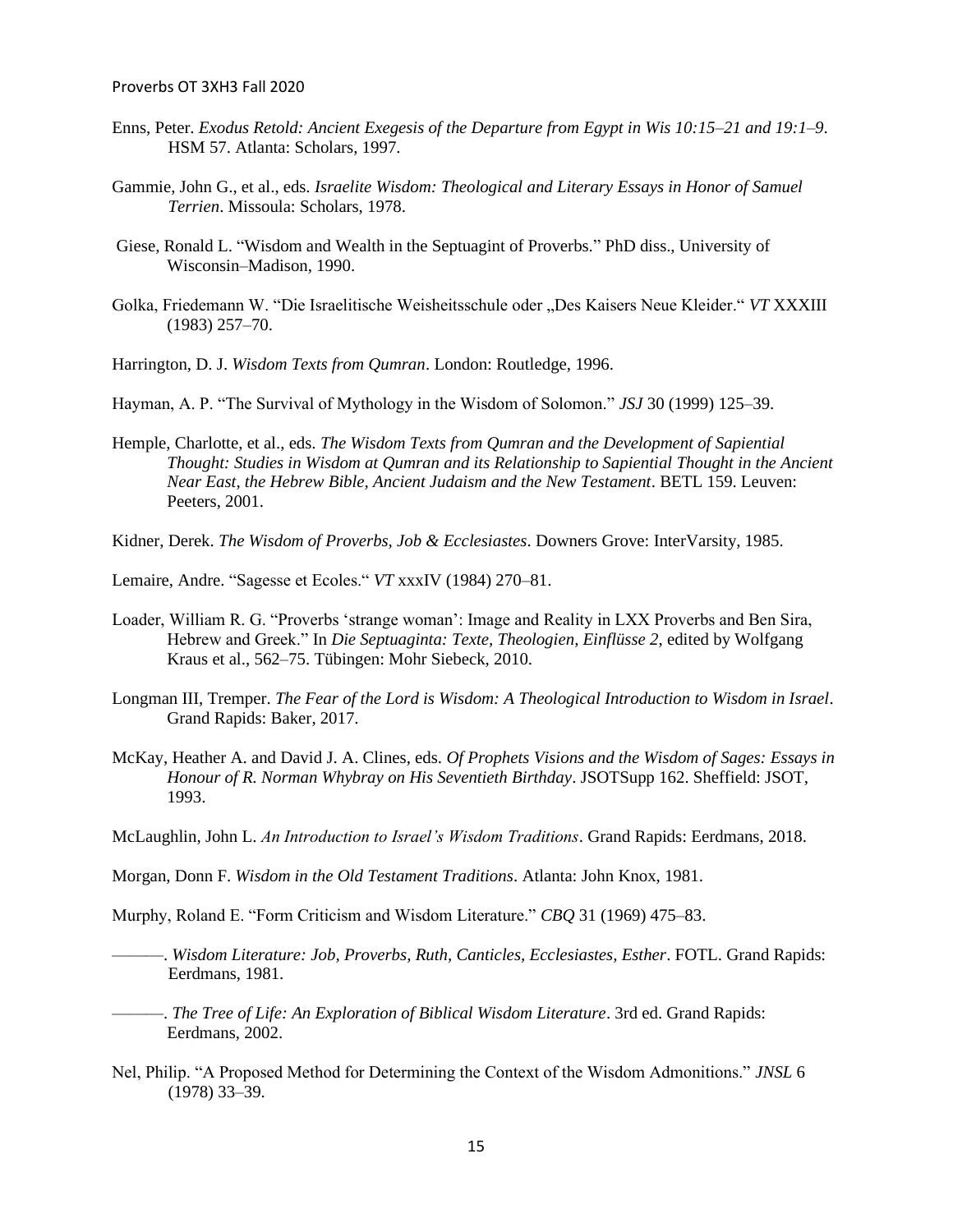- Packer, J. I. and Sven K. Soderlund, eds. *The Way of Wisdom: Essays in Honor of Bruce K. Waltke*. Grand Rapids: Zondervan, 2000.
- Perdue, Leo G., et al., eds. *In Search of Wisdom: Essays in Memory of John G. Gammie*. Louisville: Westminster John Knox, 1993.
- Priest, John F. "Where is Wisdom to be Placed?" *JBL* 31 (1963) 275–82.
- Scott, R. B. Y. "Priesthood, Prophecy, Wisdom, and the Knowledge of God." *JBL* 80 (1961) 1–15.
- Skehan, P. *Studies in Israelite Poetry and Wisdom*. CBQMS 1. Washington: Catholic Biblical Association, 1971.
- Toombs, Lawrence E. "O. T. Theology and the Wisdom Literature." *JBR* 23 (1955) 193–6.

Von Rad, Gerhard. *Wisdom in Israel*. London: SCM, 1972.

- Weeks, S. *Early Israelite Wisdom*. Oxford: Clarendon, 1994.
- Westermann, Claus. *Roots of Wisdom: The Oldest Proverbs of Israel and Other Peoples*. Louisville: Westminster/John Knox, 1995.
- Weinfeld, Moshe. "Wisdom Substrata in Deuteronomy and Wisdom Literature." In *Deuteronomy and the Deuteronomic School*, 244–281. Winona Lake, IN.: Eisenbrauns, 1992.

———." Didacticism." In *Deuteronomy and the Deuteronomic School*, 298–306. Winona Lake, IN.: Eisenbrauns, 1992.

Zimmerli, Walther. "Zur Struktur der alttestamentlichen Weisheit." *ZAW* 51 (1933) 177–204.

#### *Wisdom and Creation*

- Brown, William P. *Wisdom's Wonder: Character, Creation, and Crisis in the Bible's Wisdom Literature*. Grand Rapids: Eerdmans, 2014.
- Hoppe, Leslie J. "Biblical Wisdom: A Theology of Creation." *List* 14 (1979) 196–203.
- Hurowitz, Victor Avigdor. "Nursling, Advisor, Architect? *'amon* and the Role of Wisdom in Proverbs 8:22–31." *Biblica* 80 (1999) 391–400.
- Murphy, Roland E. "Wisdom and Creation." *JBL* 104 (1985) 3–11.
- McAffee, Matthew. "Creation and the Role of Wisdom in Proverbs 8: What Can We Learn?" *Southeastern Theological Review* 10 (2019) 31–57.
- Pentice, Eugen J. "A Self-Offering God and His Begotten Wisdom (Proverbs 8:22–24)." *GOTR* 46 (2001)  $255 - 65$ .

Perdue, Leo G. *Wisdom and Creation: The Theology of Wisdom Literature*. Nashville: Abingdon, 1994.